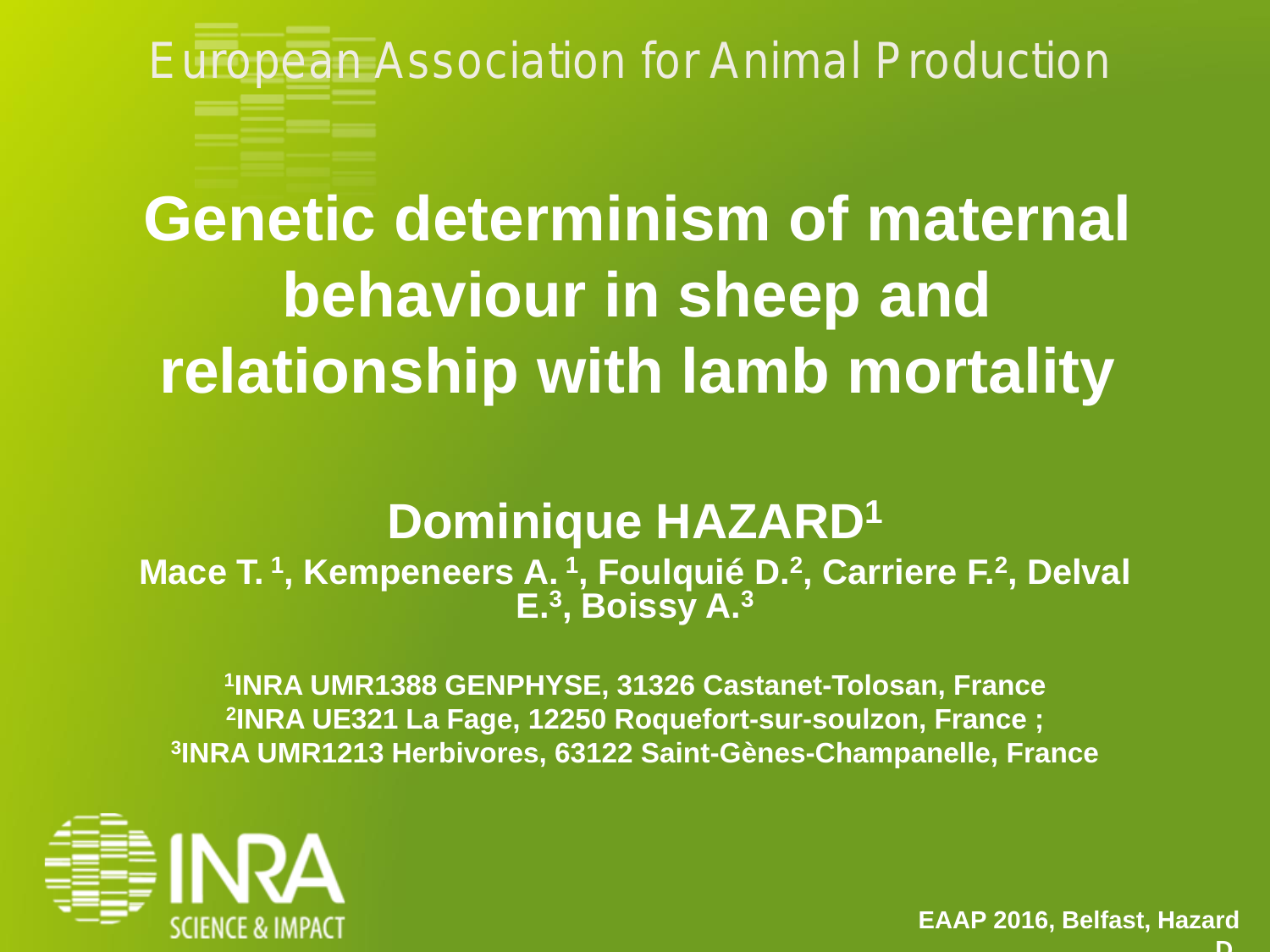

# **CONTEXT**





**HAZARD et al. / Genetics of maternal behaviour EAAP 2016, Belfast**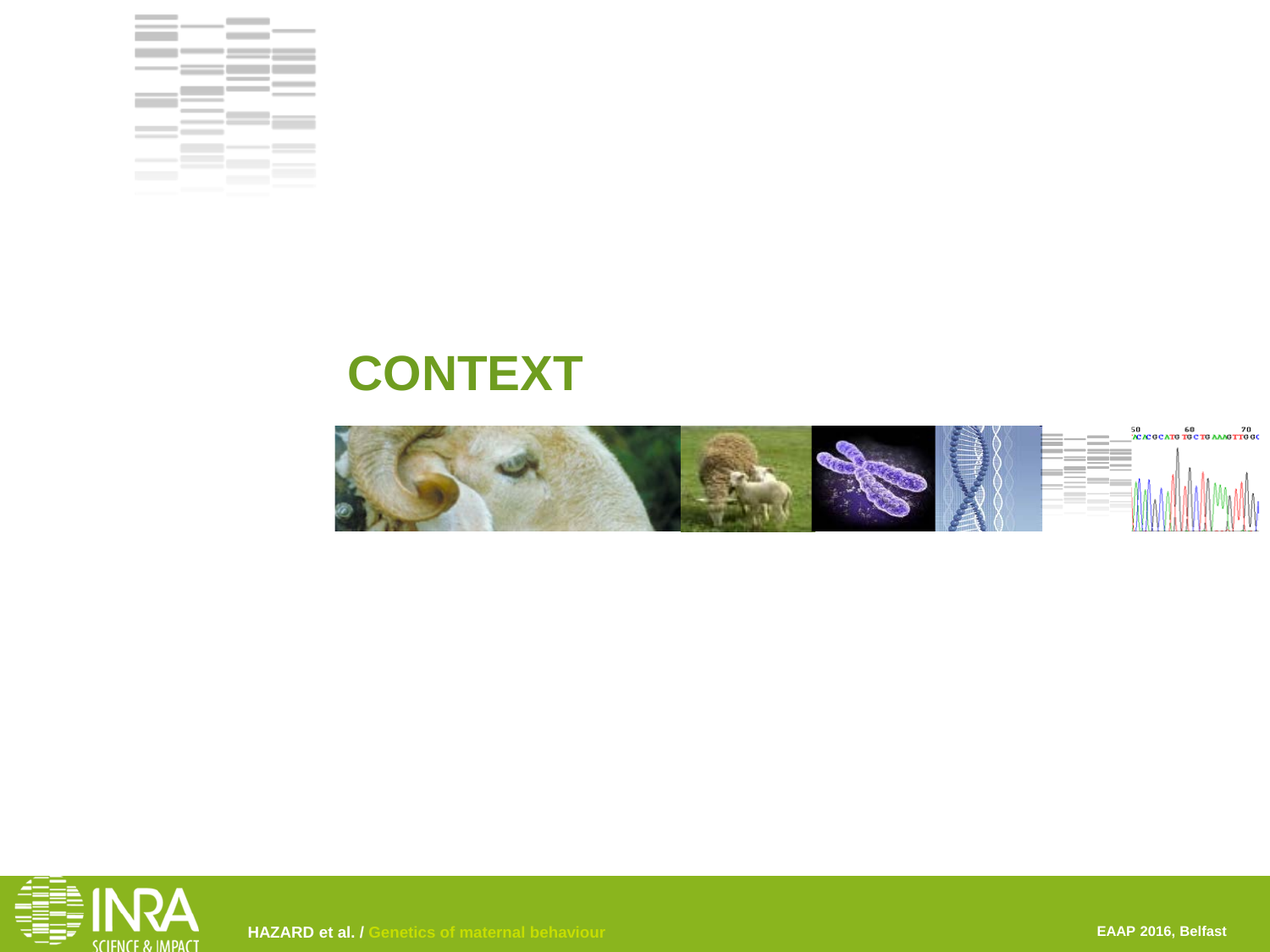# **Context**

1) Lamb mortality remains a major concern for sheep production.

2) Evolution of sheep farming systems includes :

- increased size of flock

**Global overview**

- reduced support provided by human
- use of harsh environments

Survival depends on the successful interaction

between ewe and lamb.

• Improving of maternal behaviour can contribute to increase behavioural autonomy and lamb survival





unfavourable for lamb survival

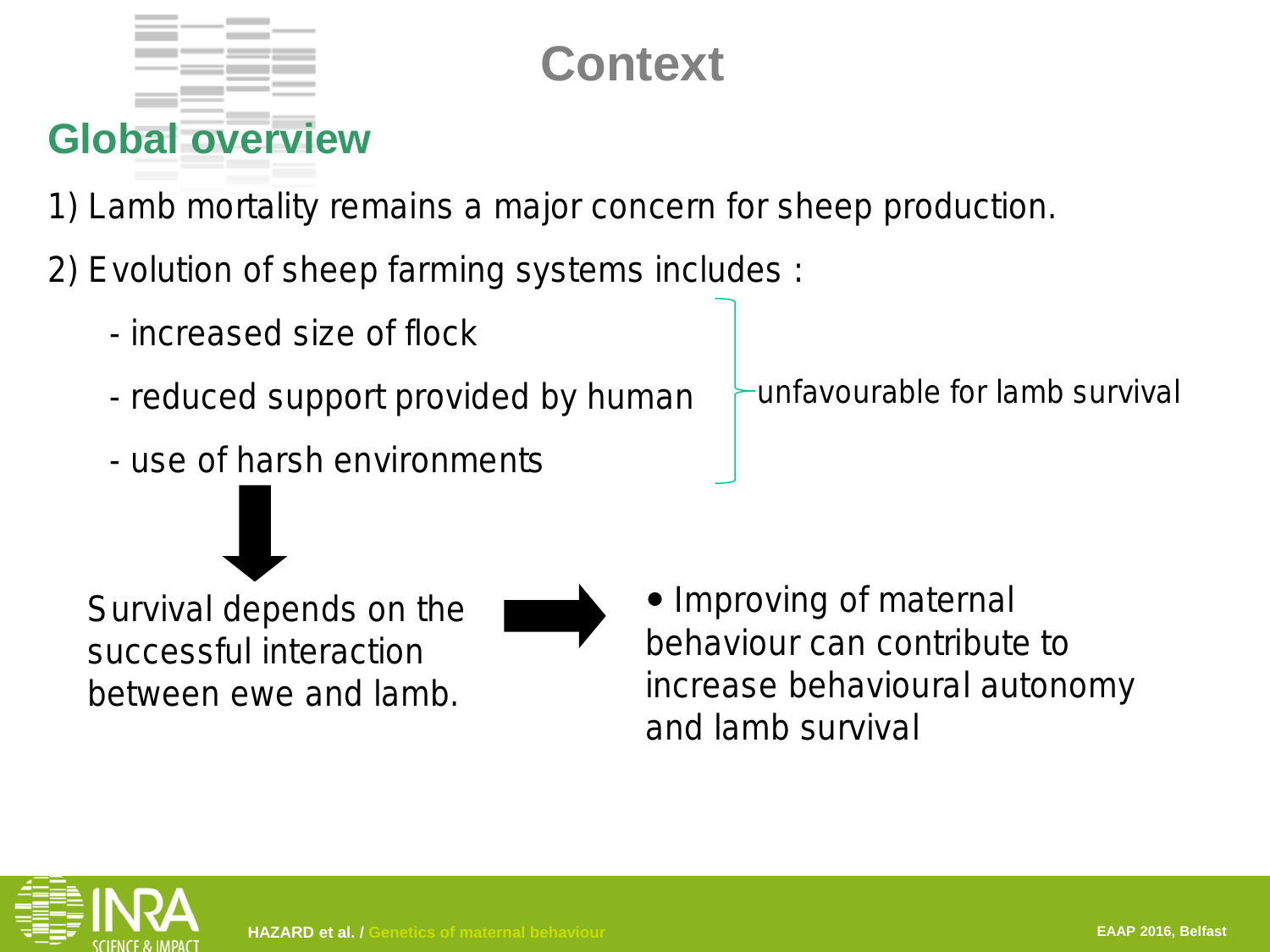

## **Context**

## **Genetic for maternal behavior (previous work in sheep)**

• maternal behavior varies markedly between breeds in sheep

(Dwyer,2008, Boissy et al., 2005)

- genetic variability within breed poorly characterized
	- maternal behaviour score :  $h^2 < 0.15$

(Lambe et al. 2001, Everett-Hinks et al, 2005)

Genetic selection for maternal behaviour should offer opportunities for improving the behavioural autonomy of ewe and lamb survival.

## **Purpose of this study**

**To investigate genetic variability and to map QTL for maternal behavioural traits**

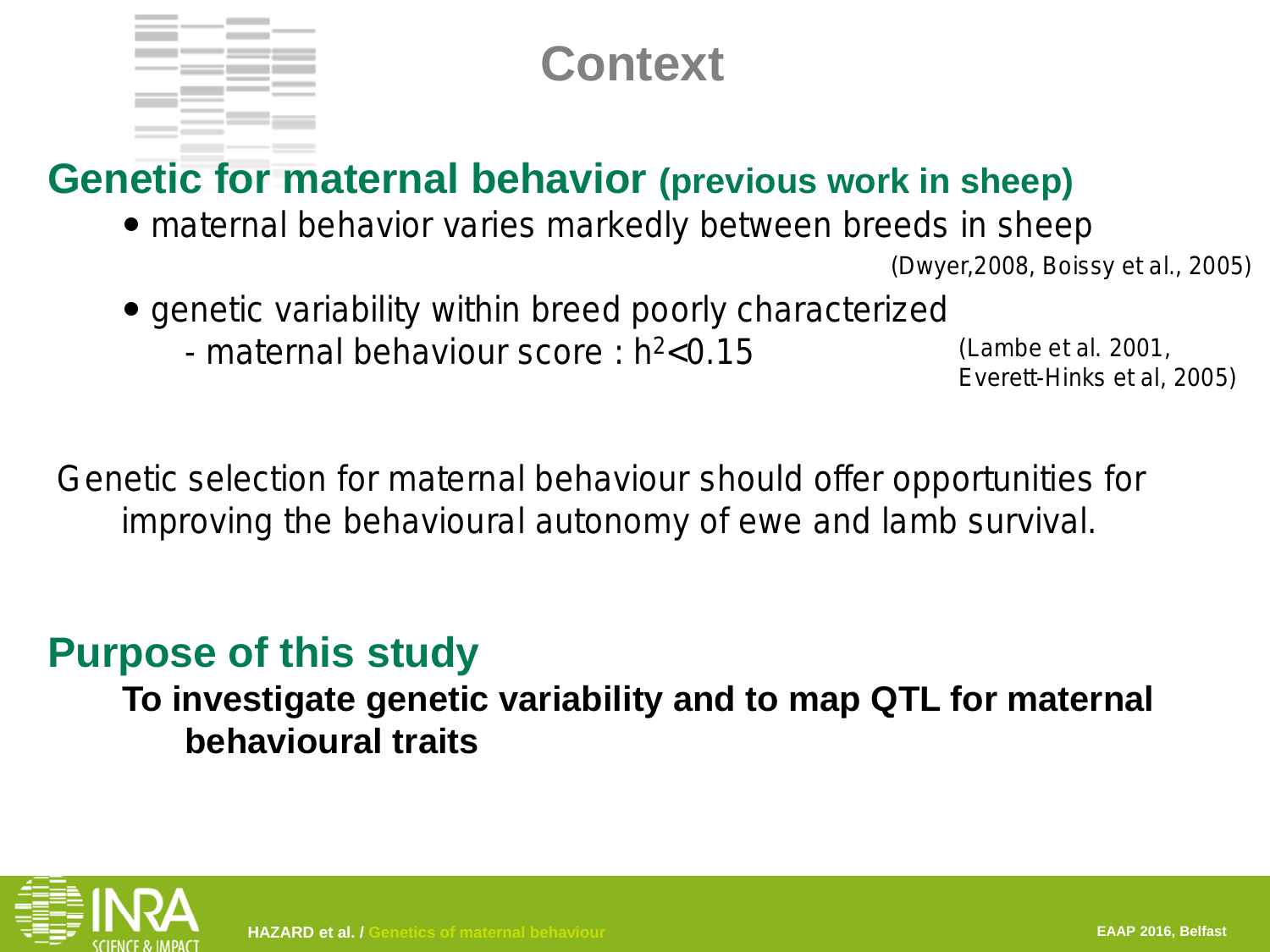





**HAZARD et al. / Genetics of maternal behaviour EAAP 2016, Belfast**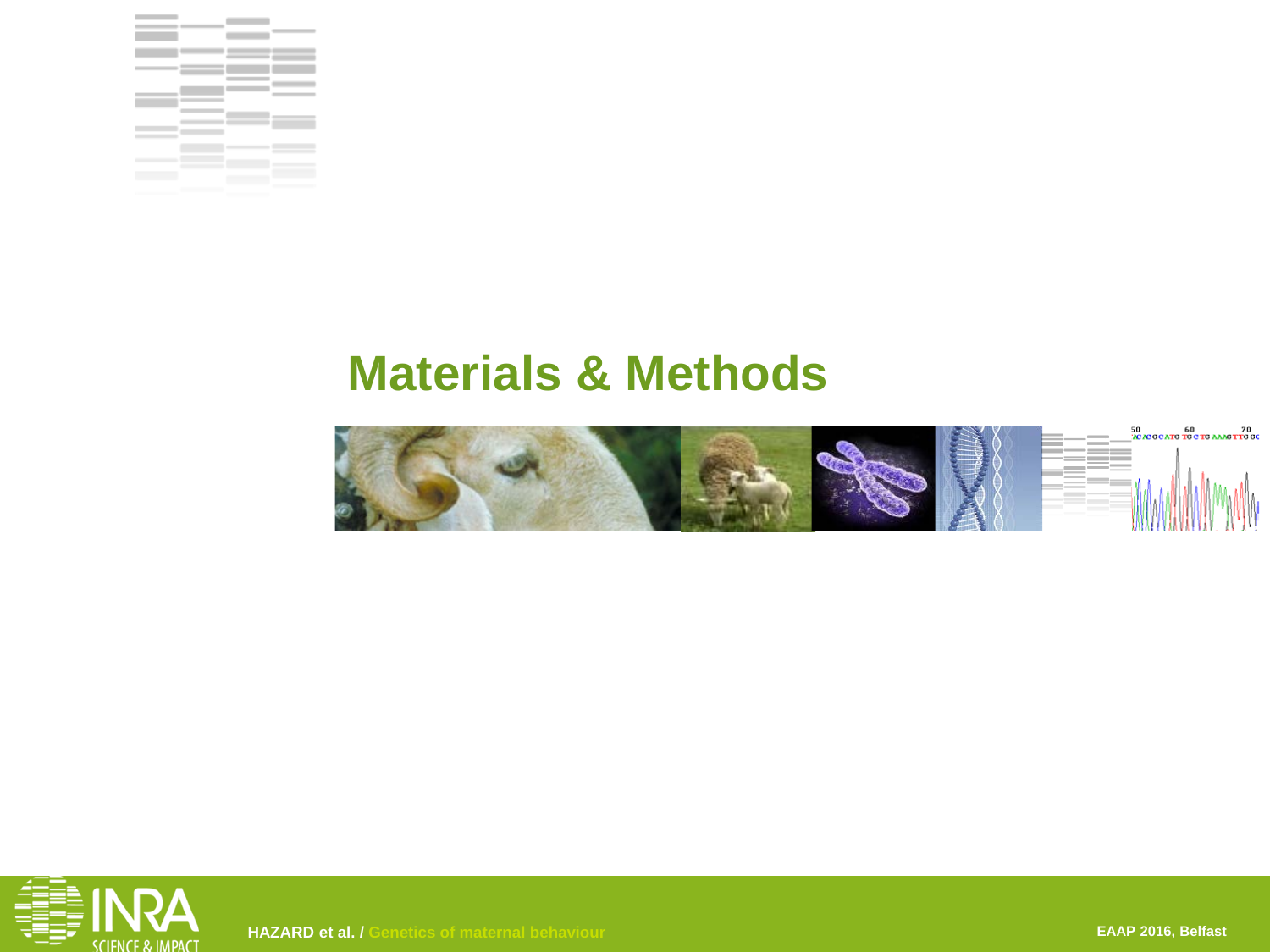

# **Animal material:**

 $\triangleright$  Romane breed (Berrichon x Romanov)  $\triangleright$  flock raised outdoors all along the year fed on rangelands (1 ewe/ha) at the experimental farm La Fage (Roquefort)



Genetic parameters :

- 1285 phenotyped ewes (along 10 years)
- recorded for 1 to 3 lambing



- $\triangleright$  QTL mapping:
- 9 half-sib families (103 individuals per family)
- n=933 genotypes and 470 phenotyped ewes

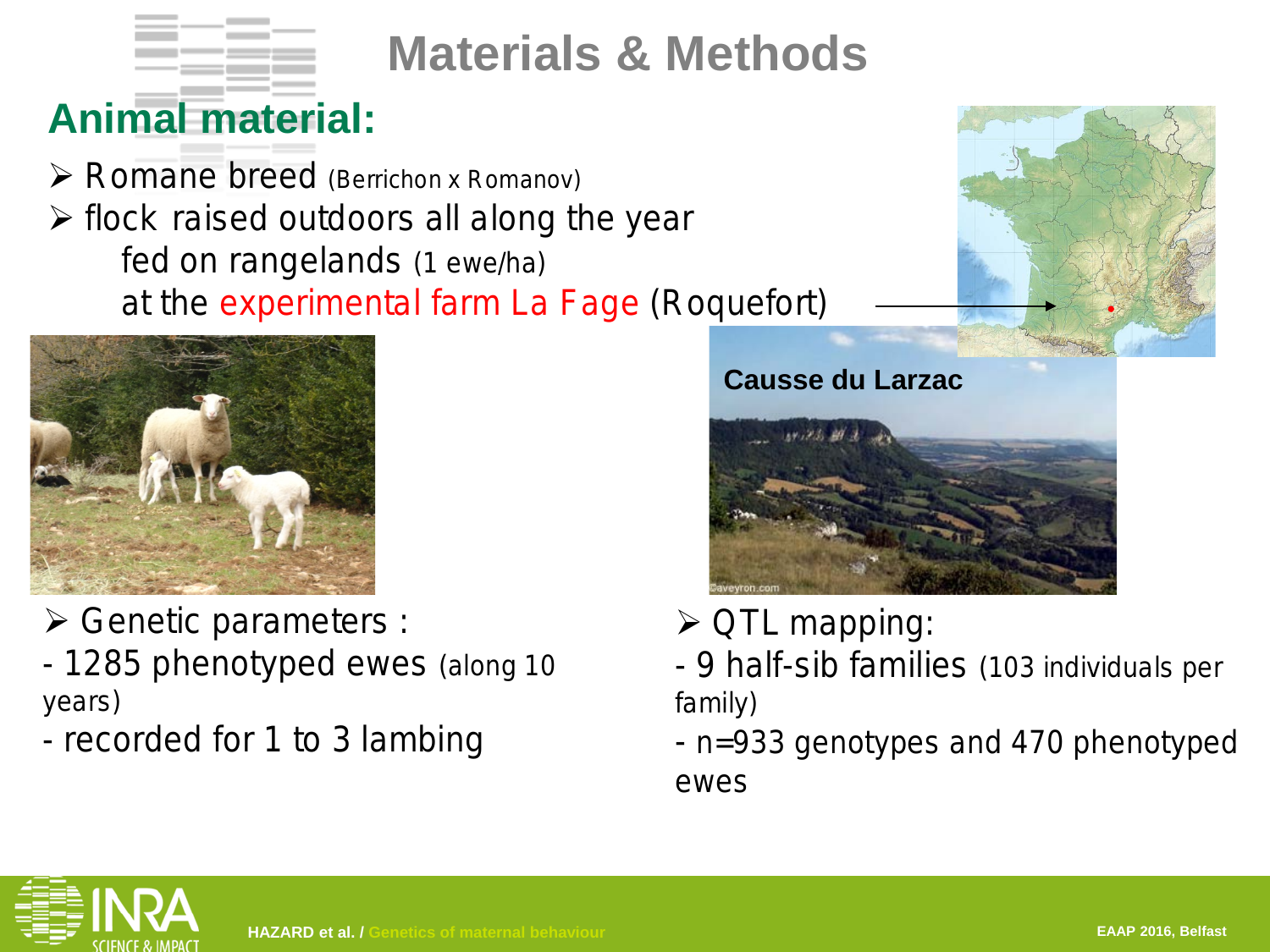

# **Two experimental tests for behavioural measurement :**

Handling test (+2h)

Arena test (+24h)

Both tests aim to evaluate maternal attachment to the lamb

1. Approach of shepherd





Shepherd leaves with lambs.



Unfamiliar enclosure (dirt floor, 2m high solid wooden walls, 7 zones)



- 1: litter behind a grid-barrier, ewe introduced
- 2: opaque panel pulled down to separate litter and ewe.
- 3: panel pulled up and a human enters and stays in front of the grid

Behaviours recorded during 1min (each phase).

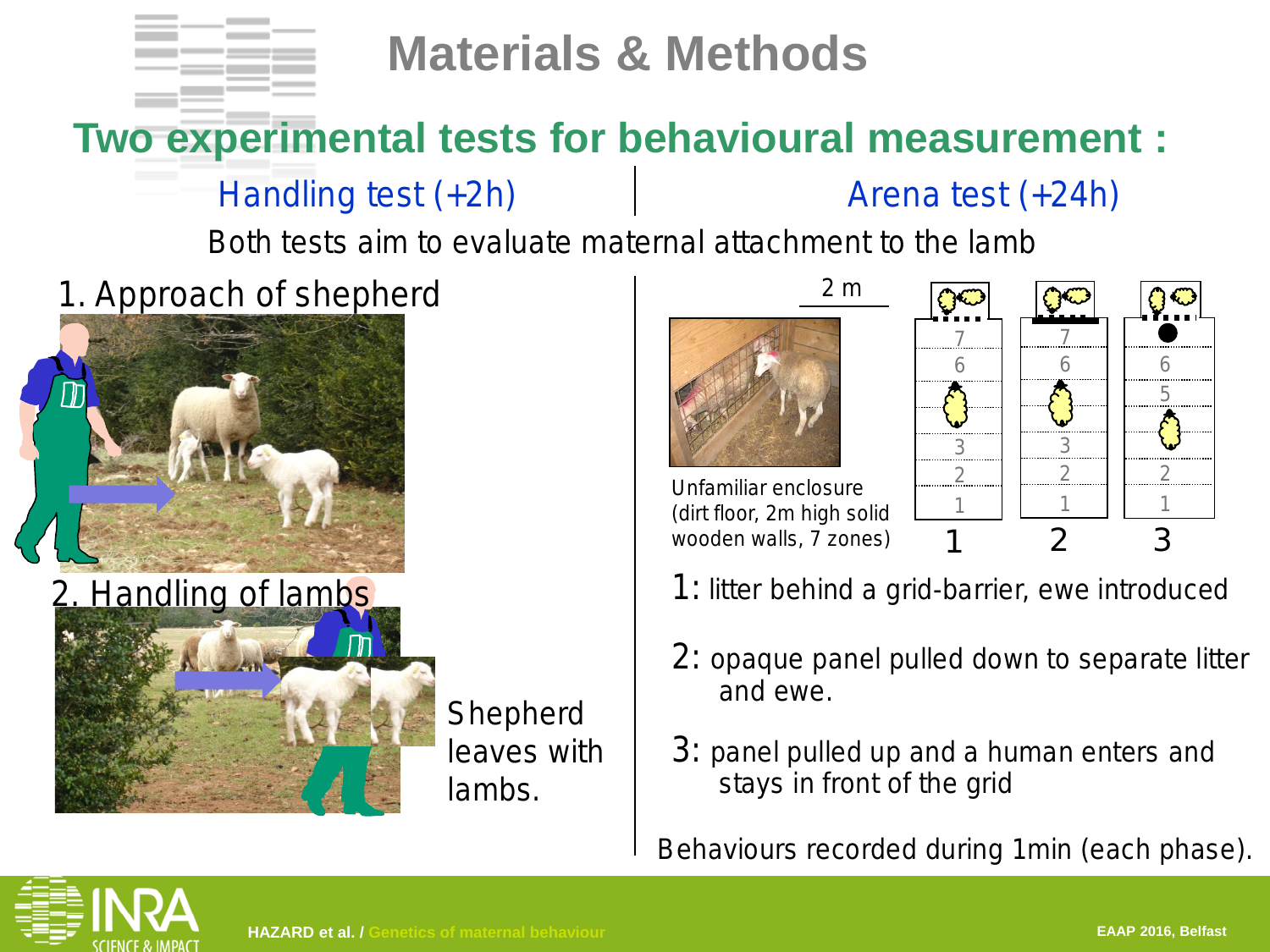

# **Behavioural traits**

## Handling test **Arena** test 1/2/3

## Approach (of the shepherd)

- Maternal Behaviour Score (MBS1)
- 1- ewe flees and does not return
- 2- ewe retreats and comes back
- 3- ewe retreats with lamb and comes back
- 4- ewe retreats and returns repeatedly
- 5- ewe stays close to the lambing area

## Handling (of lambs by the shepherd)

- Maternal Behaviour Score (MBS2)
- 1- ewe flees
- 2- ewe stays close to the lambing area
- 3- ewe follows but keeping a distance
- 4- ewe follows staying close to the shepherd
- High Bleats (number)
- Low Bleats (number)
- Locomotion (number of zones entered)
- Proximity score with the litter and the human

(score computed depending upon time spent in different zones)

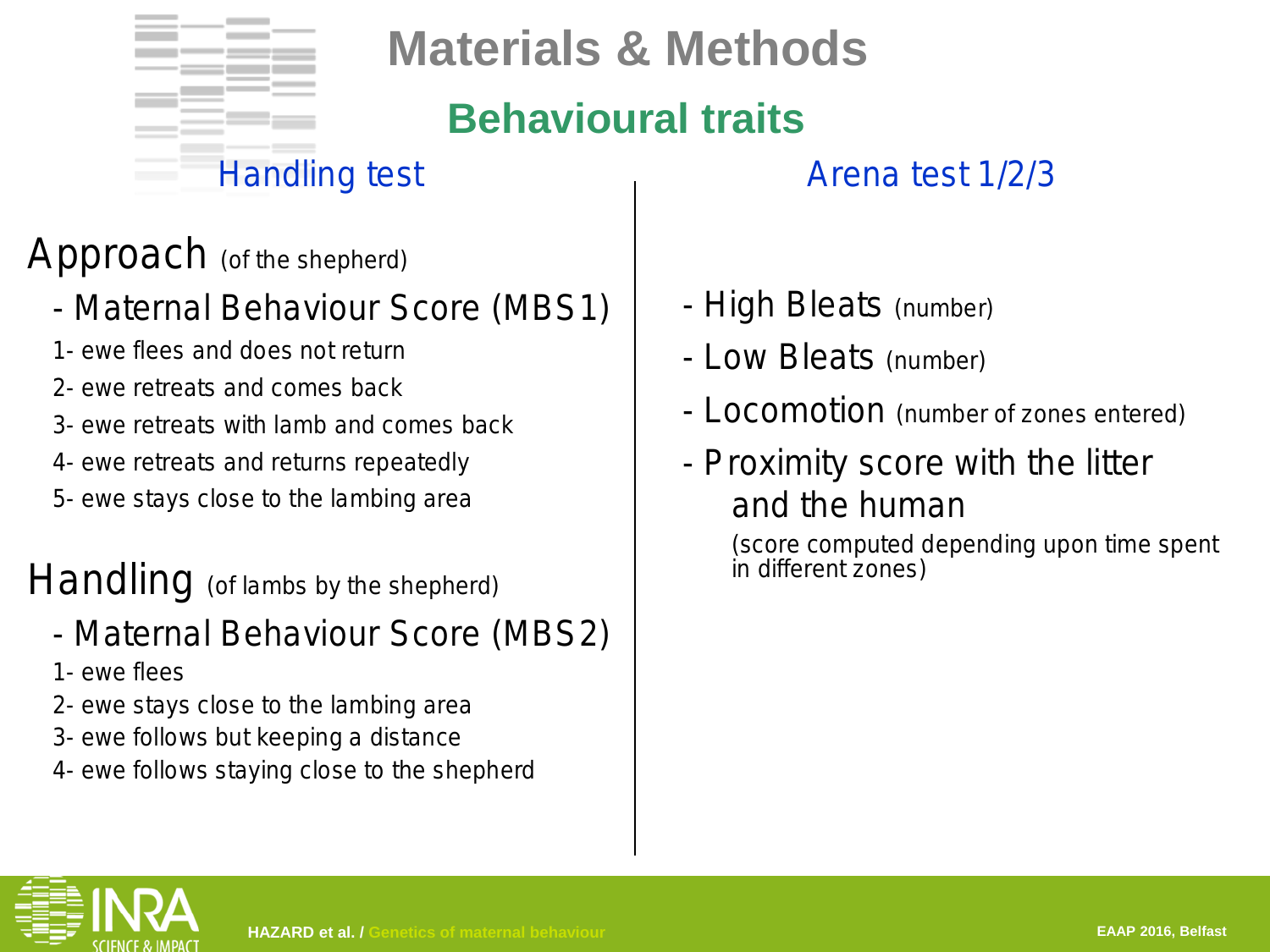

# **Genetic parameters**

 $\triangleright$  Methodology: Variance and covariance components were estimated by restricted maximum likelihood (ASREML)

▶ Animal model: 
$$
Y_{ijklmn} = \mu + \text{year}_j + \text{lsr}_j + \text{age}_k + \text{parity}_j + \text{ewe}_m + \text{animal}_n + \text{e}_{ijklmn}
$$

\nFixed effects: Environmental Additive genetic effect: effect: effect:

# **QTL mapping** effect effect effect

- Genotyping : Illumina OvineSNP50K beadchip
	- SNP quality control (call rate, HW disequilibrium, MAF...)
	- 43820 SNPs for analysis
- $\triangleright$  Phenotypes: corrected for fixed effects, took into account repeated measurements
- $\triangleright$  Methodology: likelihood computation every 0.1 cM (QTLMAP)
	- 3 methods: linkage analysis (LA)
		- association analysis (GWAS)
		- linkage and association joint analysis (LDLA)
- $\triangleright$  Thresholds computed with permutations

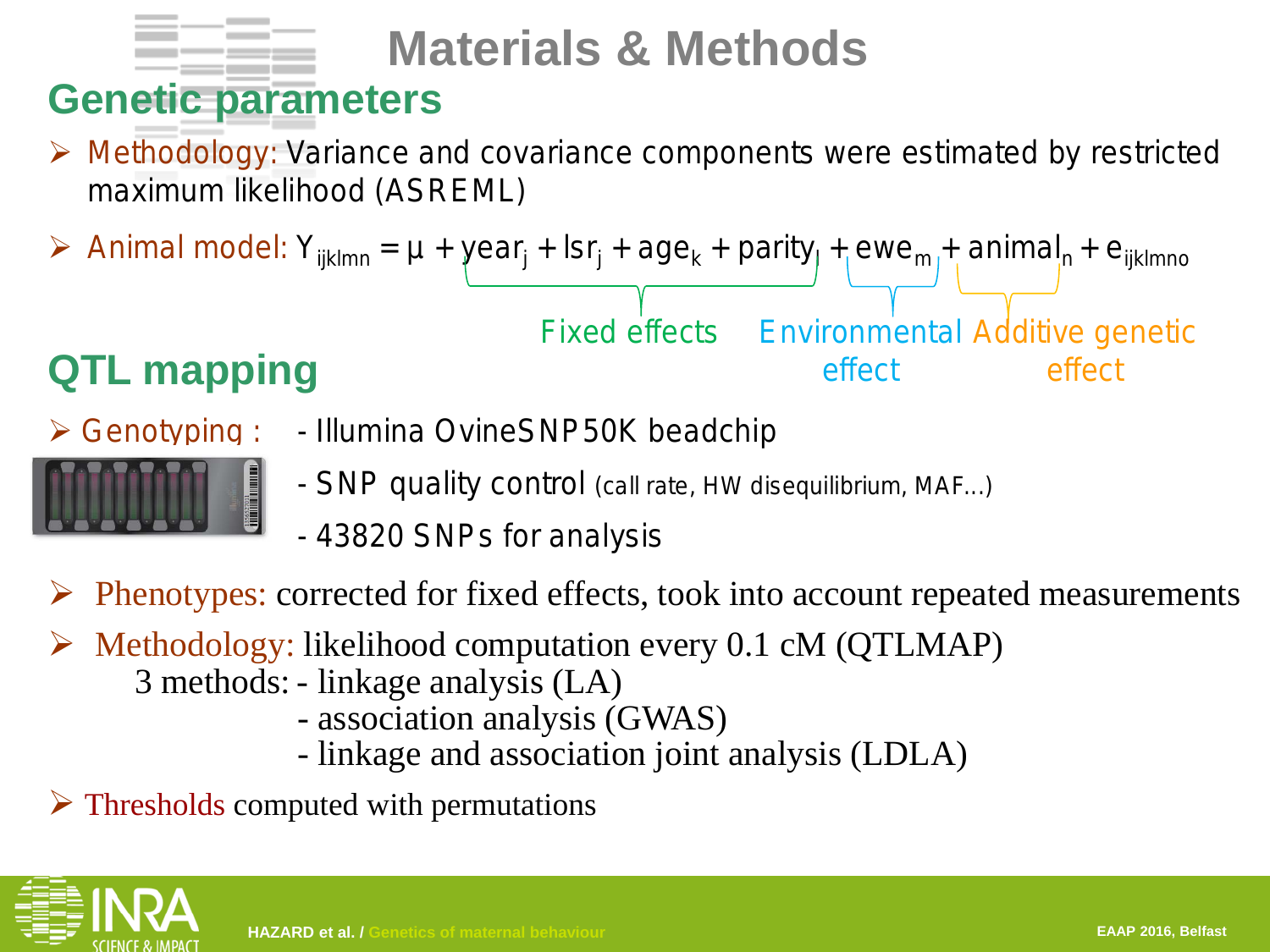

# **Results**





**HAZARD et al. / Genetics of maternal behaviour EAAP 2016, Belfast**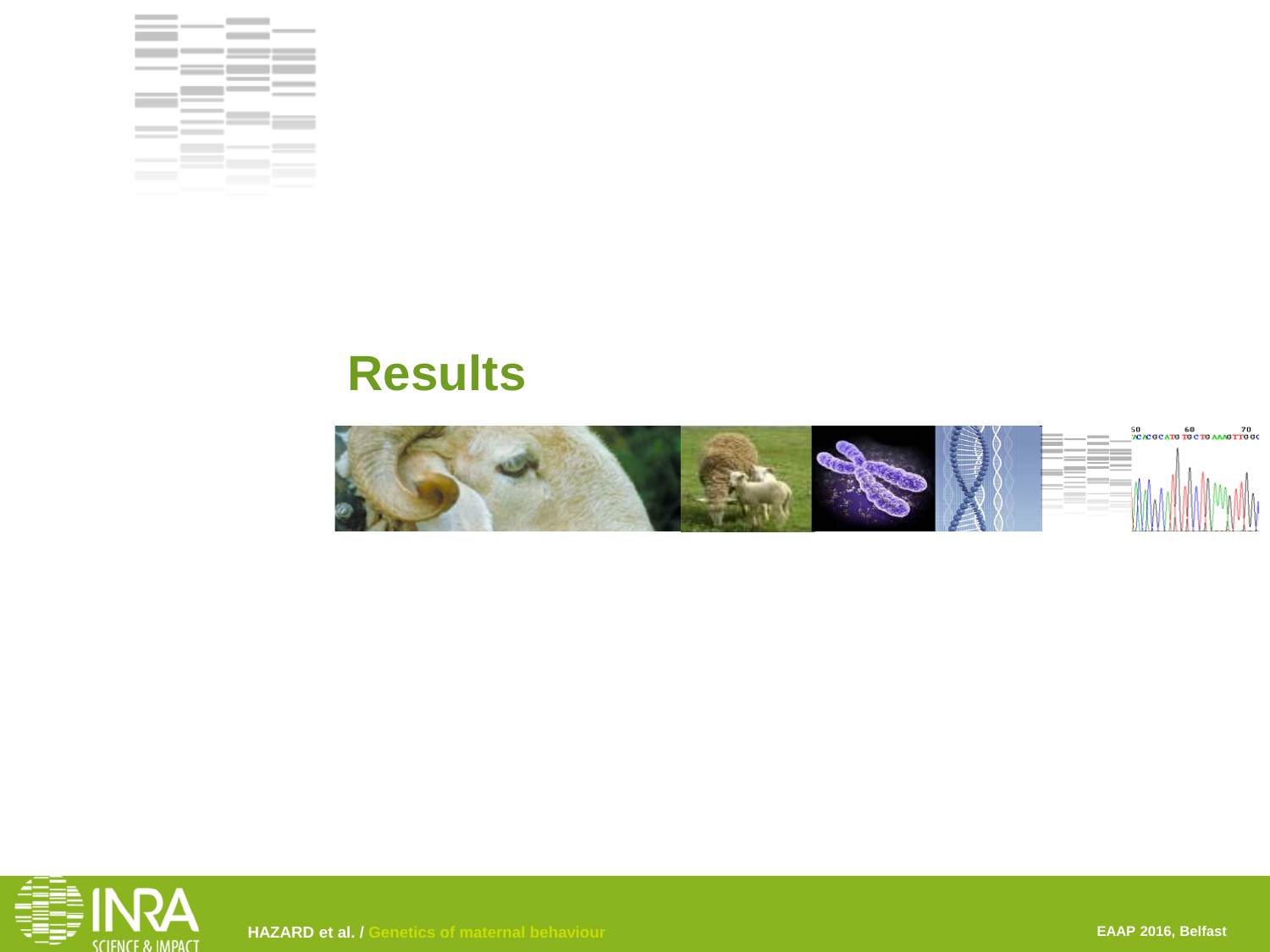

Handling test **Arena** test







**► Higher MBS represent** the "better mothers".

 $\triangleright$  Higher reactive ewes to social separation are expected to be the "better mothers".

## **Phenotypic variability for maternal reactivity to social separation from litter.**

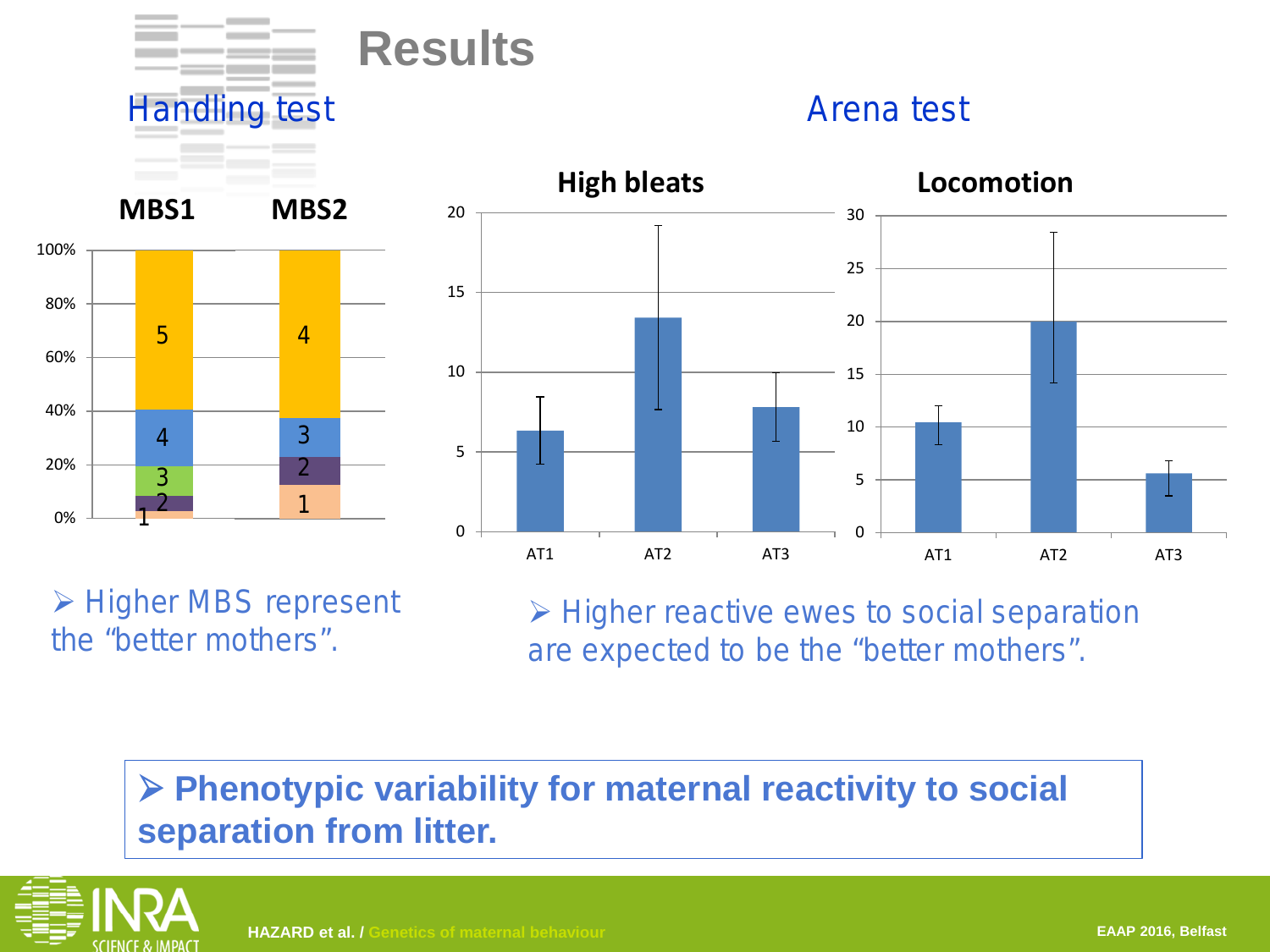# **Results Genetic parameters**

## Handling test **Arena** test

|                                          | <b>MBS1</b> | <b>MBS2</b> |  |  |  |
|------------------------------------------|-------------|-------------|--|--|--|
| <b>MBS1</b>                              | 0,23        | 0,82        |  |  |  |
|                                          | $+/- 0,06$  | $+/- 0,13$  |  |  |  |
|                                          |             | 0,19        |  |  |  |
| <b>MBS2</b>                              |             | $+/- 0.05$  |  |  |  |
| r                                        | 0,38        | 0,30        |  |  |  |
|                                          | $+/- 0.06$  | $+/- 0.06$  |  |  |  |
| Diagonal: heritability; r, repeatability |             |             |  |  |  |

 **Moderate to high heritability estimates for traits of maternal attachment.**

|         | LB(1)      | <b>HB</b>  | <b>HB</b>  | Locom      | <b>Prox</b> |
|---------|------------|------------|------------|------------|-------------|
|         |            | (1)        | (2/3)      | (2/3)      | (3)         |
| LB(1)   | 0,44       | $-0,74$    | $-0,24$    | <b>NS</b>  | $-0,29$     |
|         | $+/- 0.05$ | $+/- 0.05$ | $+/- 0,10$ |            | $+/- 0,12$  |
| HB(1)   |            | 0,44       | 0,70       | <b>NS</b>  | <b>NS</b>   |
|         |            | $+/- 0.05$ | $+/- 0,07$ |            |             |
| HB(2/3) |            |            | 0,46       | <b>NS</b>  | 0,30        |
|         |            |            | $+/- 0.05$ |            | $+/- 0,12$  |
| Locom   |            |            |            | 0,15       |             |
| (2/3)   |            |            |            | $+/- 0.04$ | <b>NS</b>   |
| Prox(3) |            |            |            |            | 0,27        |
|         |            |            |            |            | $+/- 0.04$  |
|         | 0,58       |            | 0,60       | 0,30       | 0,42        |
|         | $+/- 0.06$ |            | $+/- 0,06$ | $+/- 0,06$ | $+/- 0,06$  |

Diagonal: heritability; r, repeatability

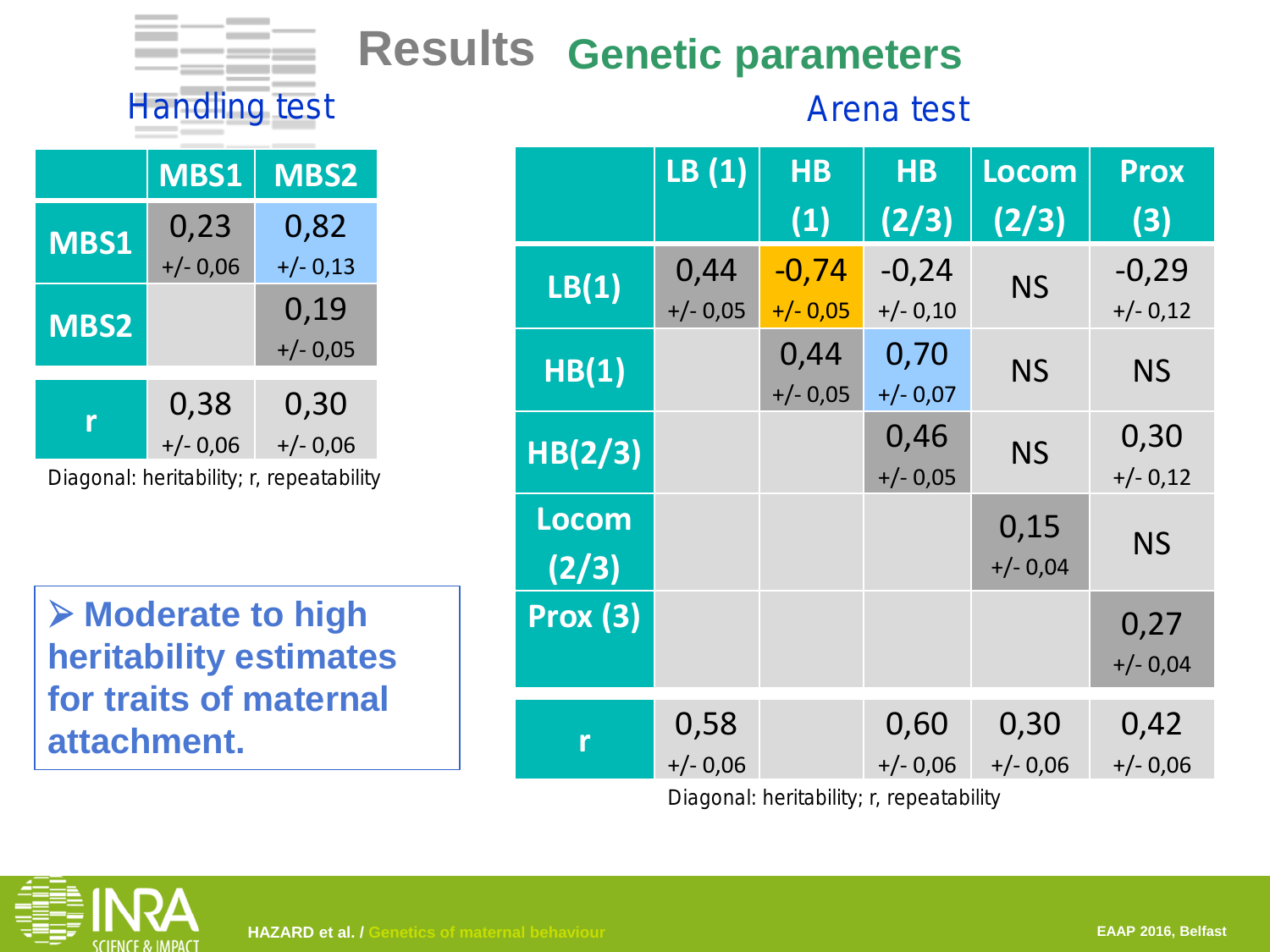

# **Results**

## **Relationships with lamb mortality**

**Litter survival (lsmeans, %)**





**Litter survival (lsmeans, %)**

## **Litter survival increased as MBS increased.**

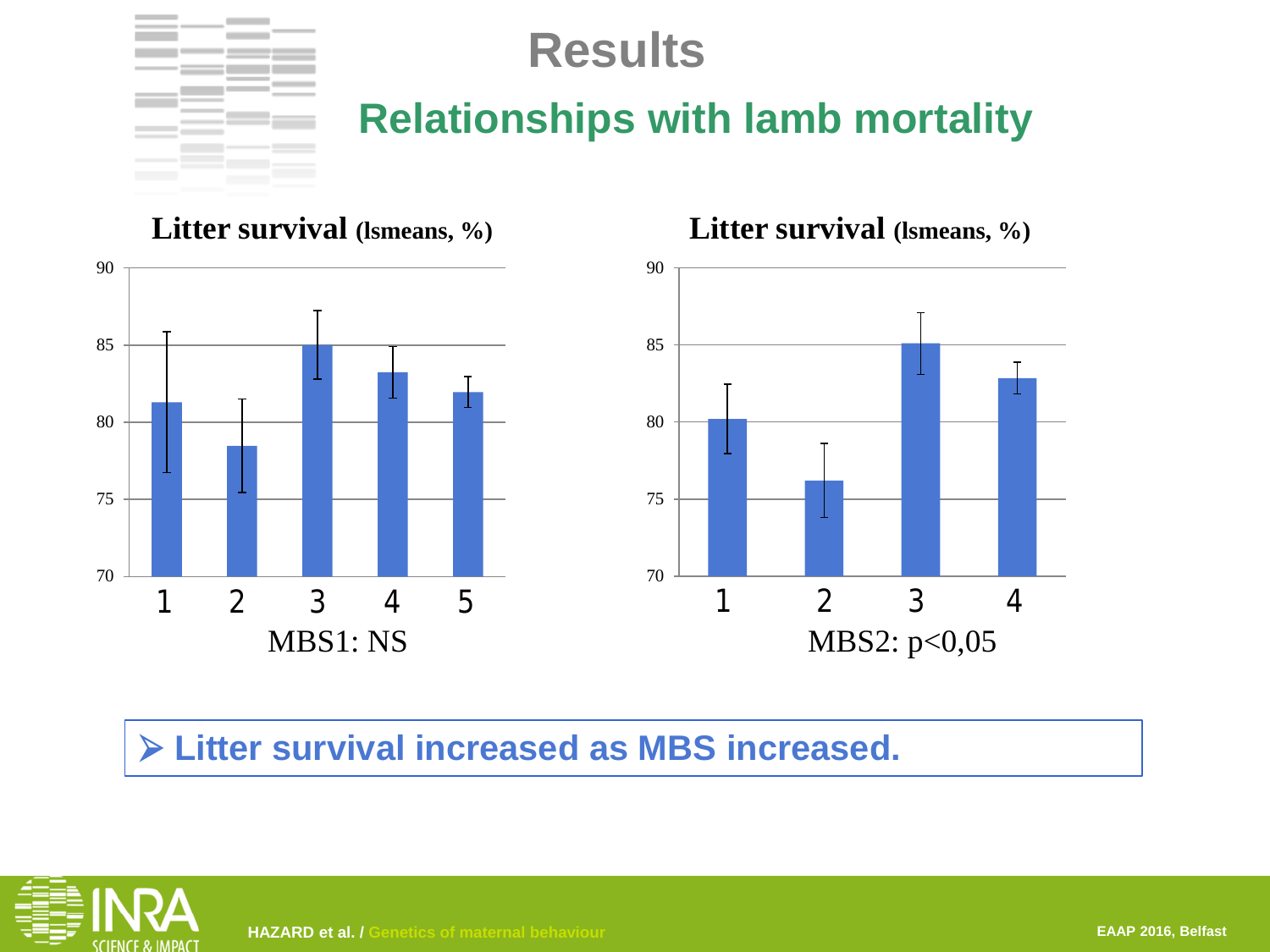# **Results QTL mapping**









 $\frac{1}{2}$ 

j.

 $\overline{3}$ 

4

6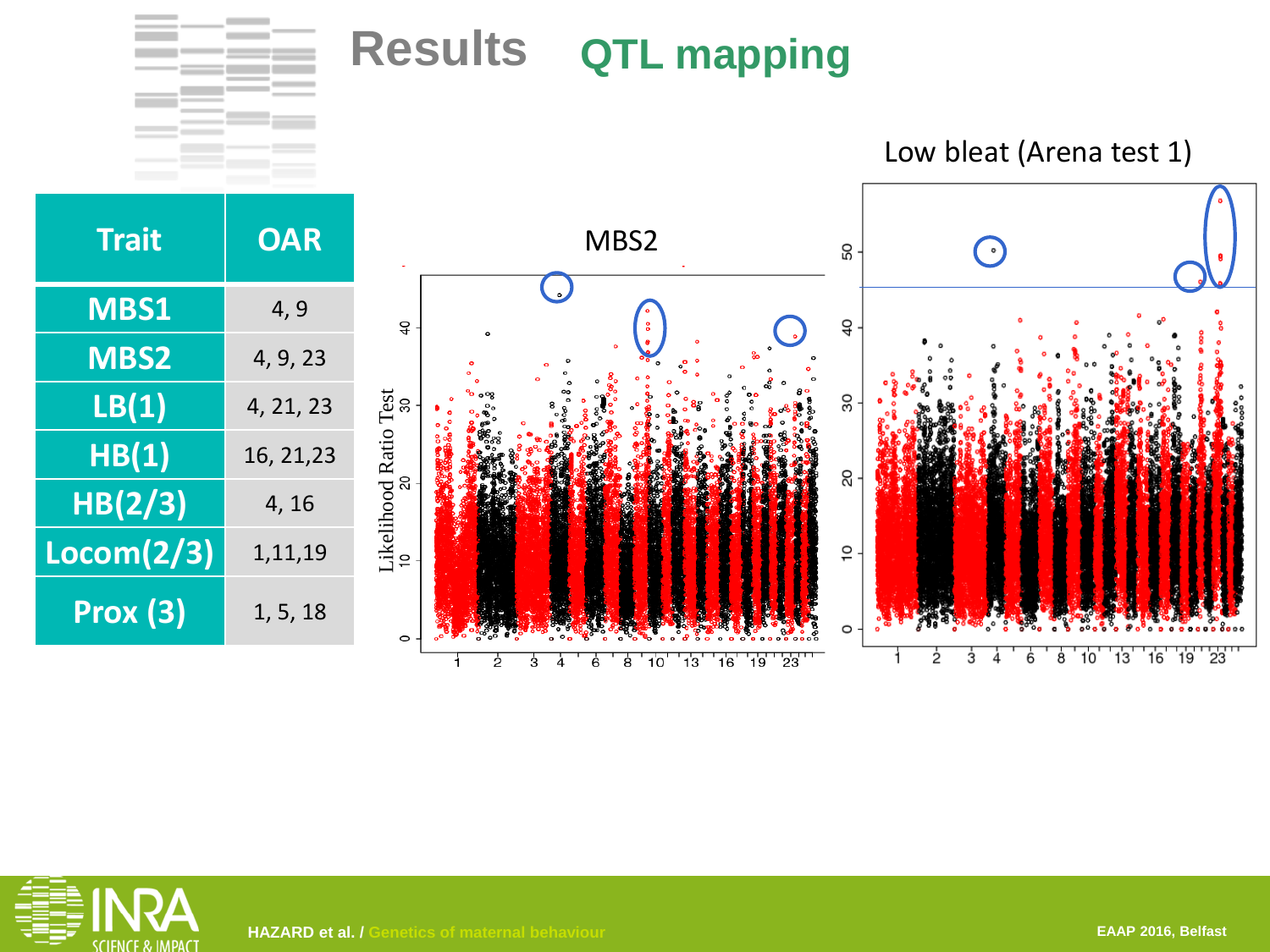

# **Conclusion**



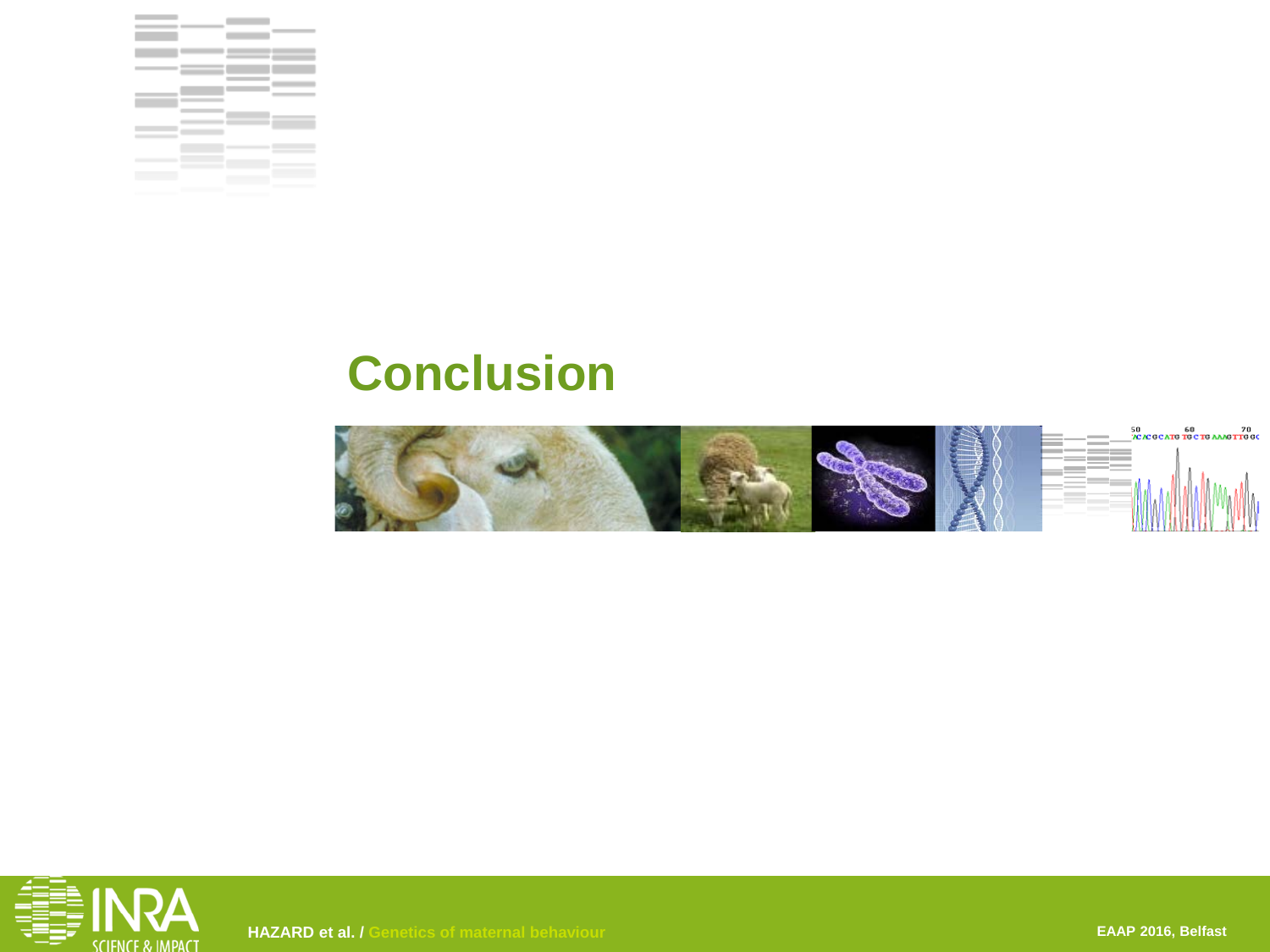

# **Conclusion**

## **Analytical issue:**

- $\triangleright$  Several moderate to highly heritable traits associated with maternal reactivity for litter
- $\triangleright$  Several significant QTL associated with maternal reactivity

These results will:

- lead to a better knowledge of genetic variability of maternal behaviour in sheep

- help to understand behavioural interaction between ewe and lamb

**Applied issue:** This work presents a relevant approach that could be used to improve maternal behaviour of the ewes by genetic selection<br>and to increase lamb survival

### **Perspectives:** Further work required

- to investigate relationship between handling test and arena test
- to dissect underlying genetic mechanisms (to perform multitraits QTL analyses, to search candidate genes ...)

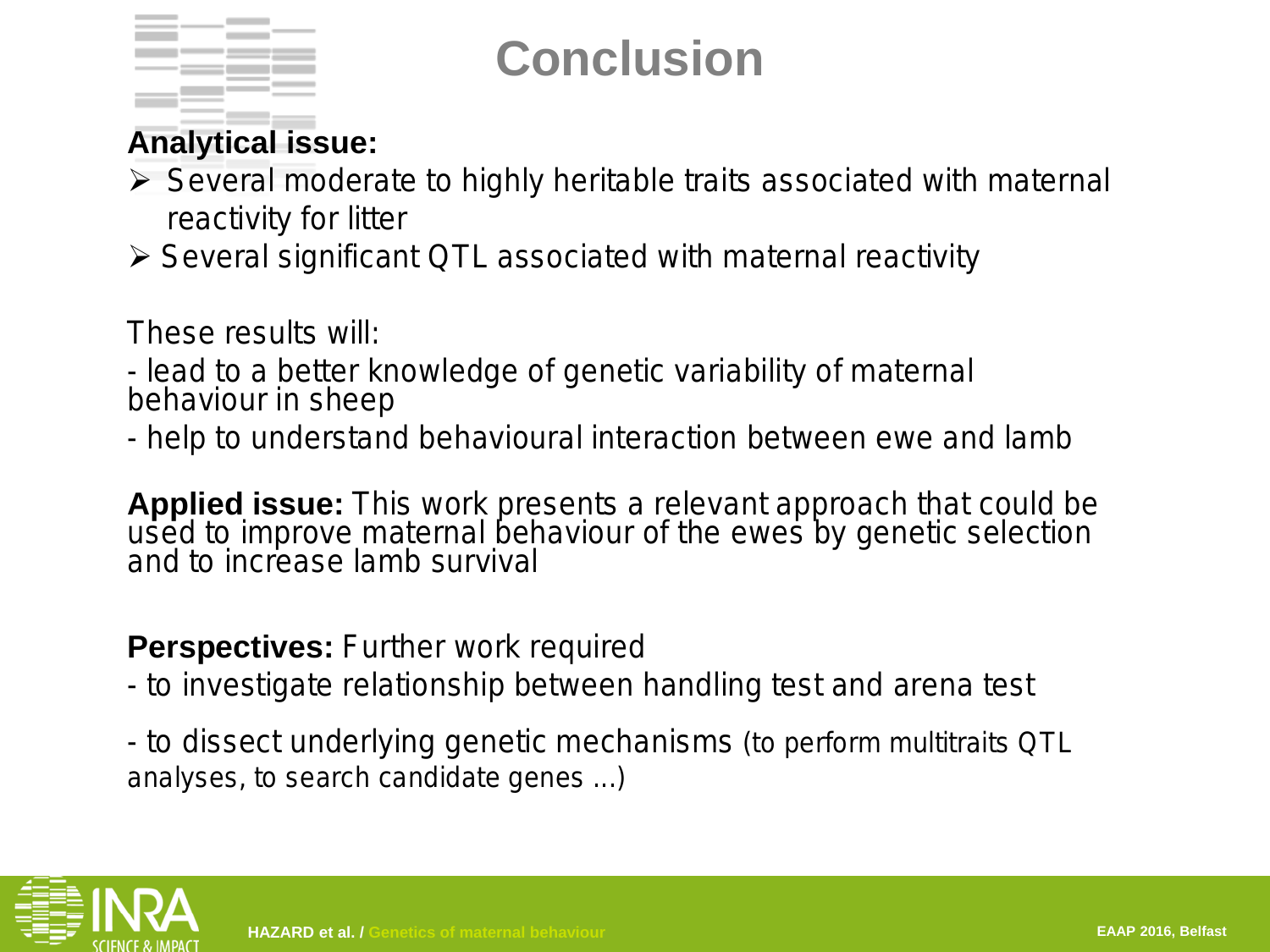

**Acknowledgements**

Mace T.<sup>1</sup>, Kempeneers A.<sup>1</sup>, Carriere F.<sup>2</sup>, Douls S.<sup>2</sup>, Foulquié D.<sup>2</sup>, Delval E.<sup>3</sup>, Boissy A.<sup>3</sup>

> 1INRA UMR1388 GENPHYSE, 31326 Castanet-Tolosan, France 2INRA UE321 La Fage, 12250 Roquefort-sur-soulzon, France ; 3INRA UMR1213 Herbivores, 63122 Saint-Gènes-Champanelle, France

- **ANR agency** for funding genotypes
- **INRA** for funding phenotypes